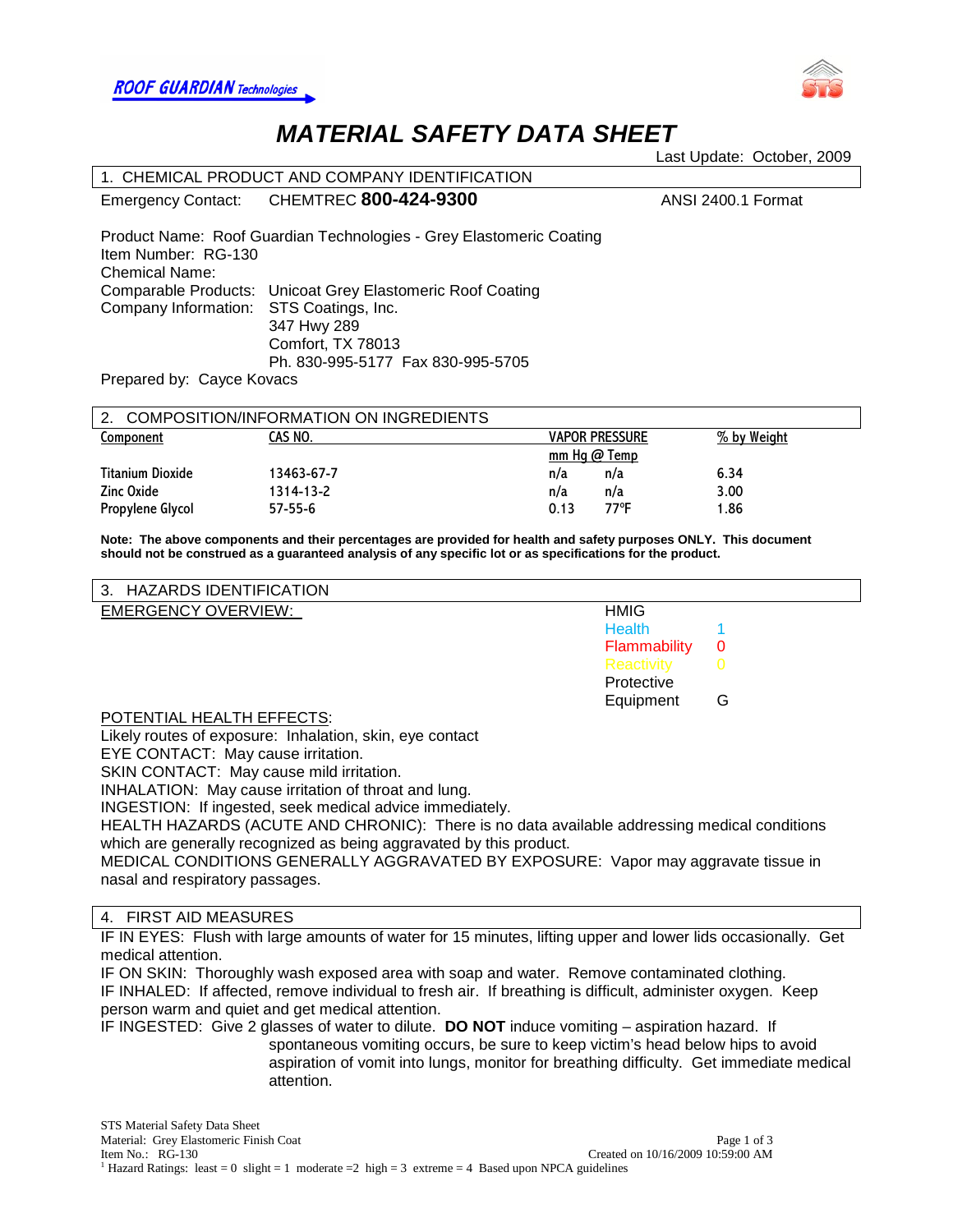**ROOF GUARDIAN Technologies** 



 $\overline{a}$ 

5. FIRE FIGHTING MEASURES

FLASH POINT: N.A. D.O.T. CATEGORY – N/R METHOD USED: N/A FLAMMABLE LIMITS IN AIR BY VOLUME – LOWER: N.A. UPPER: N.A.

EXTINGUISHING MEDIA: Alcohol Foam, CO2, Foam, Dry Chemical, Water Fog.

SPECIAL FIREFIGHTING PROCEDURES: Water may be used to cool containers exposed to fire to prevent pressure build-up.

UNUSUAL FIRE AND EXPLOSION HAZARDS: The material will not support combustion unless the water has evaporated.

6. ACCIDENTAL RELEASE MEASURES

If your facility or operation has an "oil or hazardous substance contingency plan", activate the procedure. Take immediate steps to stop and contain the spill.

Contain spill with inert absorbent material.

Place in appropriate containers for disposal according to state, local or federal regulations. Do not store above 120 ºF. Keep from freezing.

Keep containers closed tight and upright to prevent leakage. Keep out of the reach of children.

# 7. HANDLING AND STORAGE

Do not store above 120ºF. Do not allow to freeze. Keep container tightly closed in a dry, cool and well-ventilated place.

8. EXPOSURE CONTROLS/PERSONAL PROTECTION

RESPIRATORY PROTECTION: If spray mists are generated, wear NIOSH approved particulate respirator. VENTILATION: Normal good ventilation.

PROTECTIVE GLOVES: Use chemical resistant gloves, if needed, to avoid prolonged or repeated skin contact.

EYE PROTECTION: Use splash goggles or face shield when eye contact may occur.

OTHER PROTECTIVE CLOTHING OR EQUIPMENT:

Use chemical resistant apron or other impervious clothing, if needed, to avoid contaminating regular clothing which could result in prolonged or repeated skin contact.

# WORK/HYGIENIC PRACTICES:

Minimize breathing vapor or mist. Avoid prolonged or repeated contact with skin. Remove contaminated clothing; launder or dry clean before reuse. Remove contaminated shoes and thoroughly clean and dry before reuse. Cleanse skin thoroughly after contact, before breaks and meals, and at the end of work period. Product is removed from skin by waterless hand cleaners followed by washing thoroughly with soap and water.

# 9. PHYSICAL AND CHEMICAL PROPERTIES

BOILING RANGE: 212ºF SPECIFIC GRAVITY (H2O=1): 1.42 VAPOR DENSITY: Heavier Than Air **EVAPORATION RATE: Slower Than Ether** SOLUBILITY IN WATER: Completely Soluble APPEARANCE AND ODOR: Grey liquid emulsion with slight ammonia odor. COATING V.O.C.: g/l 49

# 10. STABILITY AND REACTIVITY

STABILITY: Stable CONDITIONS TO AVOID: none known INCOMPATIBILITY: strong oxidizers